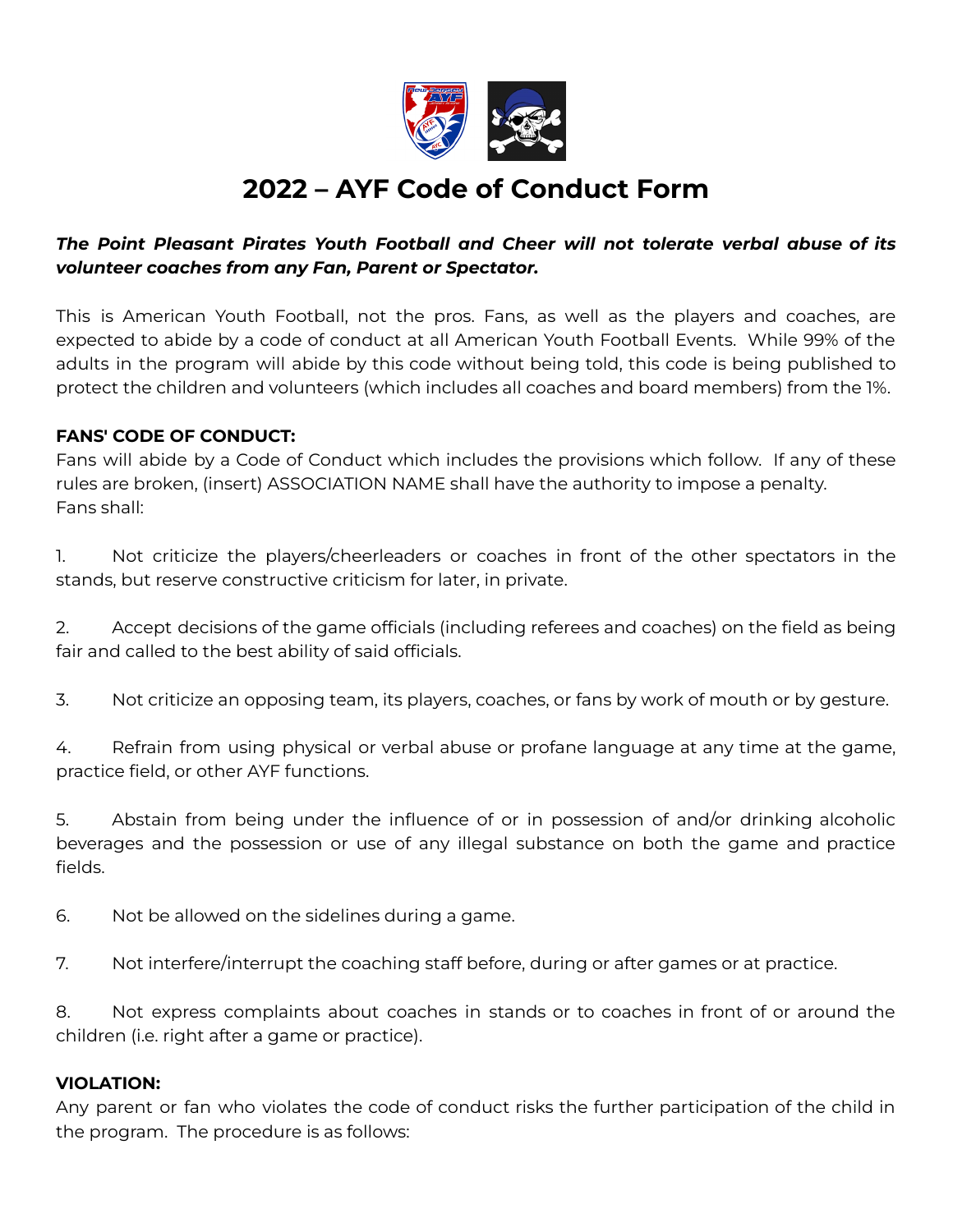1. Any fan who violates the code of conduct or becomes a nuisance will be asked to leave by the head coach and can be suspended from all team activities.

2. If the fan fails to leave upon request, the child may be suspended from further participation in team activities by the head coach.

3. The head coach along with the executive board will decide if the duration of the suspension is to be longer than one to four weeks or if the child will be dropped from the program. That decision will depend on the attitude of the parents.

4. Any parent or fan who violates the code of conduct risks the future participation of his/her children in the program. Depending on the severity of the incident the board of directors may decide to ban future participation in the program for up to three years.

## **CONDUCT OF ALL PLAYERS - PARENTS:**

All players are guaranteed 6 plays in each Jamboree, Regular Season or Playoff game. Everything beyond that must be earned in the opinion of the coaching staff whose decisions are final.

#### **Athlete's Code**

I will: emphasis the ideals of sportsmanship, ethical conduct and fair play. Show courtesy to my opponents and officials. Recognize athletic contests are serious educational endeavors. Give complete allegiance to my coaches who are the instructional authority for my team. Discourage fans, fellow players and parents from undercutting my coach's authority.

I will not: Use profanity or talk "trash" before, during or after any game. Use drugs, alcohol, or tobacco. Criticize my teammates. Act in any way that may incite spectators.

#### **Parent's Code**

I will: Support my child's team/squad and teach the value of commitment to the team/squad emphasis the ideals of sportsmanship, ethical conduct and fair play. Help my child and American Youth Football make athletic contests a positive educational experiences. Show courtesy to opponents and officials. Direct constructive criticism of my child's athletic program to the athletic director or association officials and work toward a positive result for all concerned.

I will not: Criticize officials, direct abuse or profane language toward them, or otherwise subvert their authority. Undermine, in work or deed, the authority of the coach or administration. Intrude onto the field, stand on the sideline, or yell from the bleachers at or to the coaches, referees or administration.

I have read the **FAN'S CODE OF CONDUCT** and understand what is expected.

| <b>Child's Name (PRINT)</b> | <b>eam</b> |
|-----------------------------|------------|
|-----------------------------|------------|

\_\_\_\_\_\_\_\_\_\_\_\_\_\_\_\_\_\_\_\_\_\_\_\_\_\_\_\_\_\_\_\_\_\_\_ \_\_\_\_\_\_\_\_\_\_\_\_\_\_\_\_\_\_\_\_\_\_\_\_\_\_\_\_\_\_\_\_\_\_\_\_\_\_\_\_\_

**Parents Name (PRINT) Parents Signature Date**